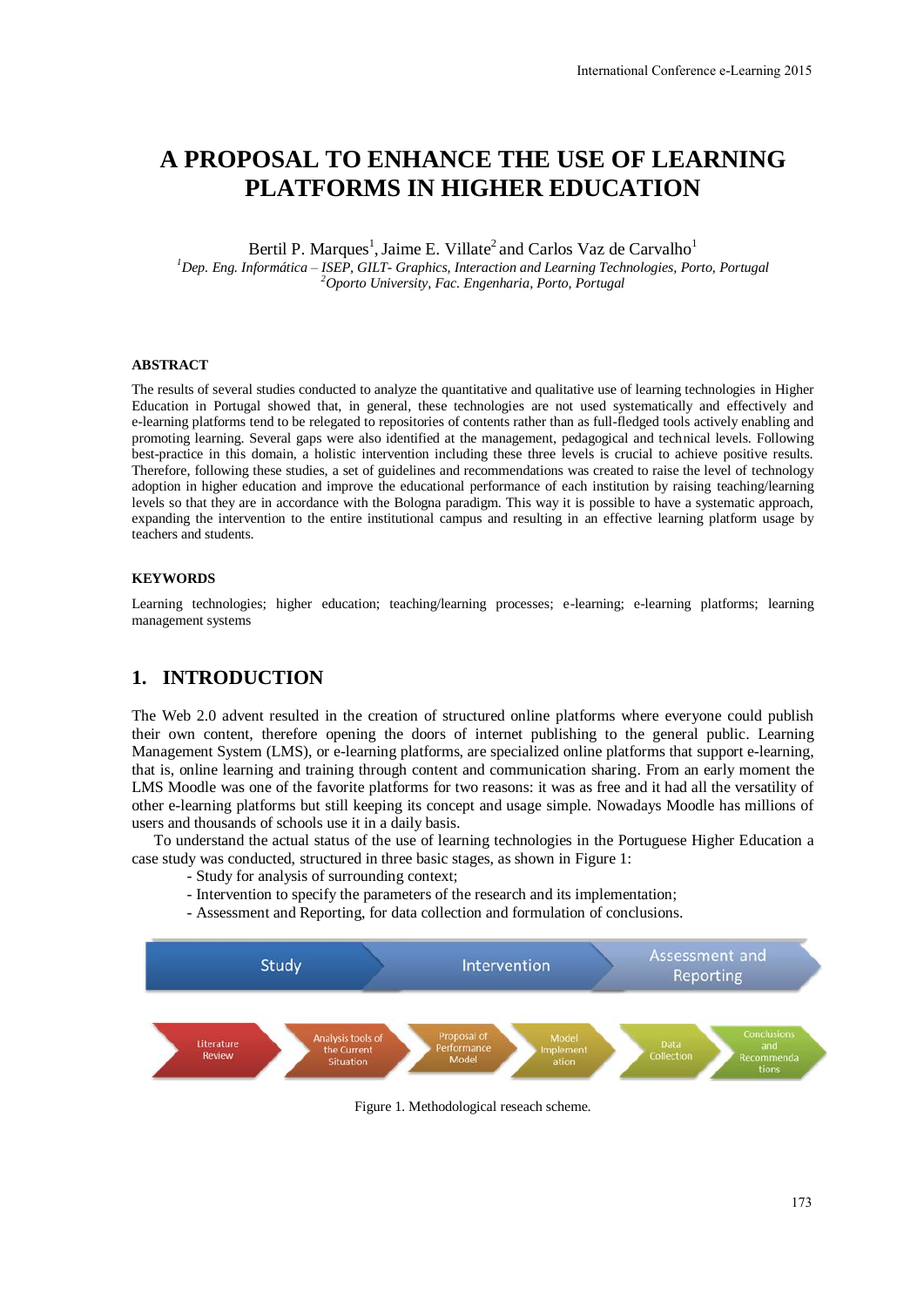The study began with a bibliographical research on existing projects and initiatives. Then, to collect more specific and updated results, three analyses of the use of the Moodle platform were done, allowing the identification of gaps which needed solution. Based on the conclusions of those analyses a set of recommendations was designed to take full advantage of the use of an e-learning platform in a particular institution, without losing content value and maintaining a balanced experience for all stakeholders. [Figure 2](#page-1-0) depicts in more detail each of the sub-steps. This set of rules or recommendations was also influenced by the application of the Bologna paradigm (European Union, 2006), so that the use of this platform is a starting point for the student's exploration of many subject related with his/her course.



Figure 2. Steps towards the use of e-learnig.

<span id="page-1-0"></span>The purpose of management intervention is to assure the creation of the necessary institutional conditions for the effective adoption of technology in teaching. This would lead to a standardization of all departments in the institution, contributing to the improvement of results at a teaching/learning level in the context of Bologna.

Management intervention should address political-strategic decisions. The role of the researcher includes the management persuasion about these studies reliability and adoption of the proposals. A proposal to include teacher's department in this initiative was presented with the intention of improving teacher's tasks through the platform usage. CUs approval rates would, therefore, be also improved. The proposal at technology level embraces the personalization, usability and customizing the platform features and tools to the users.

This implies the development of 4 or 5 software modules to be integrated in the platform. The aim of the intervention at this level is to upgrade the platform into a user-friendly tool for teachers and students so that it is more profitable to the teaching/learning process in the context of Bologna. E-learning platform success in the user's community is, this way, enhanced.

The analysis of the implementation of all proposals will then check whether your application and action taken at the institution has made recommendations to the Bologna process of teaching/learning in Higher Education leading to a positive influence on the current practices of the institution.

### **2. STUDY**

The initial part of the research process was divided in two main stages:

 Literature Review - Starting point of that work, allowed to ascertain the key areas. An analysis of the Bologna declaration and the associated paradigm, as well as their influences on the Portuguese higher education has been made. We also studied the technologies to support the teaching / learning process. We also analyzed the adoption of models of technology and adapted to the particular situation of use as educational support in higher education.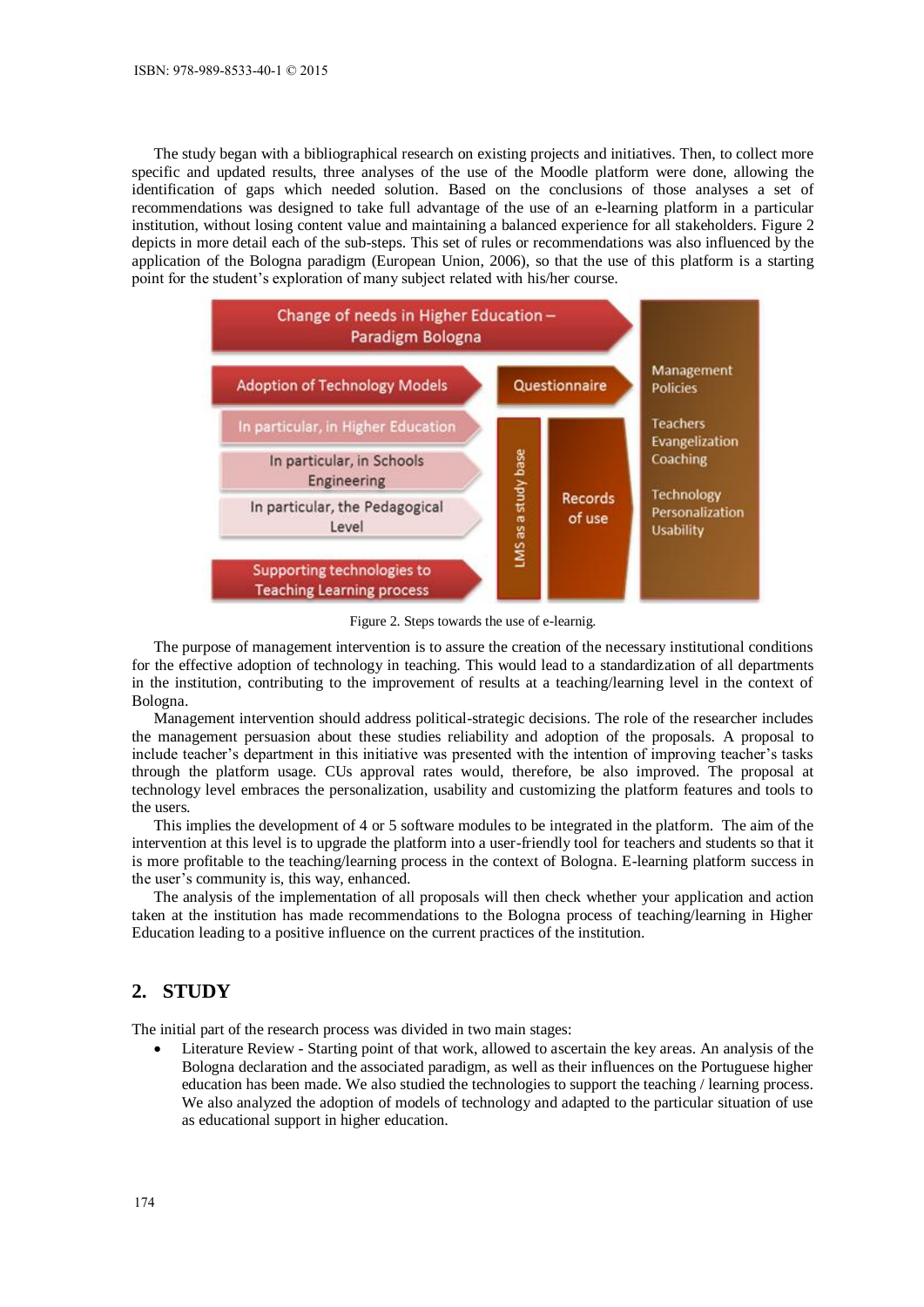Analysis of Current Situation - This step allowed to take knowledge of the current situation of adoption and use of technology-based educational tools in higher education, focusing on the use of Learning Management Systems. The reference model was UTAUT - User Acceptance Model of Technology Use. The use of an e-learning platform (Moodle) in three different scopes (always in the scope of higher education and, more specifically, engineering) was analyzed (Marques et al, 2010a) (Marques et al, 2010b) (Marques et al, 2011).

Data was collected in three consecutive academics years. The use of the platform as a content repository is far lower than it would be expectable (from 30% to 60% of the disciplines use it as such, depending on the department) but still high when compared with the number of teachers that effectively use the e-learning platform as such, that is, exploiting the existing tools like assignments, quizzes, discussion forums, chat, etc. In fact, and even if the use of the e-learning platform by the teachers slightly increased during the three years, in the end the level of usage was still between 10 and 25%. There is some unbalance between departments in the same school, Computer Science and IT related departments have a higher adoption ratio, while in other departments the use of the platform is hardly relevant with values from 2 to 6%. Some reported contributing factors for this low level of usage were the lack of time to learn how to use the platform, operational difficulties and lack of knowledge of the platform potential.

## **3. INTERVENTION**

The next two steps in the research process were the following:

- Proposal of Performance Model As a result of the above sub-steps in the intervention stage a performance model was proposed to address deficiencies identified in the previous substep. This model proposes:
	- $\circ$  In terms of management, political and strategic decisions (see details on section 3.1).
	- o In terms of teachers, actions such as training/ issemination, coaching and persuasion (see details on section 3.2).
	- o At the technological level customization, improved usability and automation tools (see details on section 3.3).
- Model Implementation This step corresponds to the performance in the field by applying the proposals set out above.

The purpose of management intervention is to assure the creation of the necessary institutional conditions for the effective adoption of technology in teaching. This leads to the systemization of use, contributing to the general improvement of results at a teaching/learning level. The purpose of the intervention at pedagogical level is to create the necessary conditions to help teachers perform their tasks, with the e-learning platform, subsequently improving those tasks. Finally, the technologic intervention is the ground base for the creation of modules and tools that both students and teachers can use to have a friendlier and more intuitive platform.

### **3.1 Management Intervention**

The intervention at the management level involves political decisions in order to regulate and organize the institution so that the intervention has an entire campus scale, involving the largest majority of students and teachers sharing best practice so that large gains are achieved in each discipline's success rate. The ultimate goal is then to raise the learning technology usage to a level that enables the improvement of the quality of the organization in the teaching/learning processes. But, at this level, the researcher's role can only be to persuade the governing body to adopt its proposals.

- **G1 proposal:** Directors and managers should play an important role in spreading the adoption of technology usage in the teaching/learning process. The organization's mission statement should clearly include the use of technology in the teaching/learning processes and set its goals:
	- o Promoting the participation of primary stakeholders (teachers and students);
	- o Raising their interest in the adoption of learning technologies.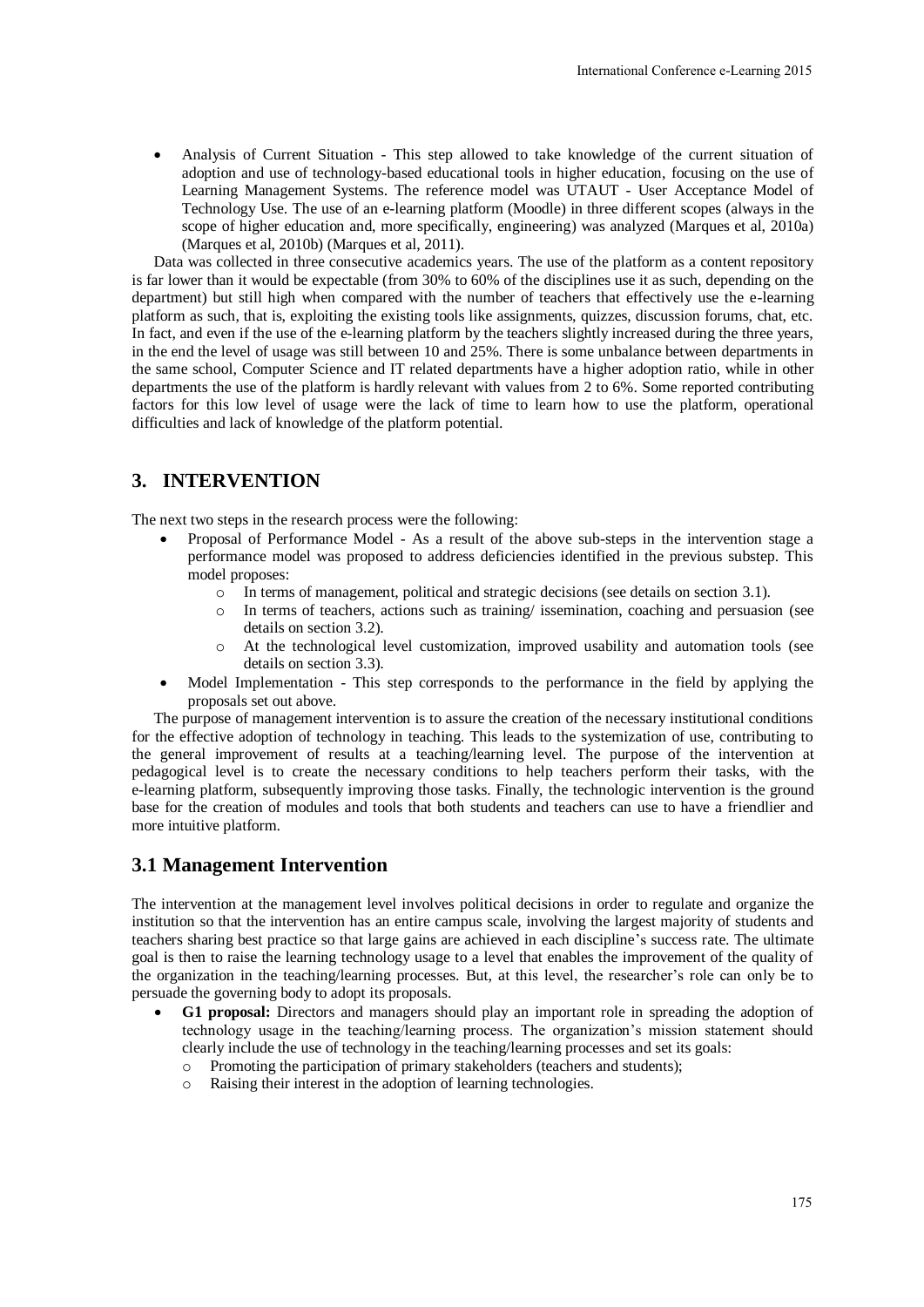- **G2 proposal:** There must be a clear leadership for a fully efficient technology adoption. The appointed leader should be responsible for strategy formulation and plan implementation:
	- Defining a 3-5 years strategy plan including historical data, trends and projection analysis;
	- o Assessing the effectiveness and efficiency of resources (technology and human) to answer students and teacher's needs;
	- o Designing operational plans and regular activity reports with a clear identification of the strengths and weaknesses to improve the quality of service;
	- o Providing support to the stakeholders and ensuring the availability of resources;
	- o Verifying measures taken to ensure data integrity.
- **G3 proposal:** The use of the e-learning platform by all curricular units (CUs) should be mandatory.
	- Requesting the mandatory use of the platform so that teachers may benefit from it (by increased use of the embedded learning tools) and students have the opportunity to access more diversified sources of content and communication with colleagues and teachers. This way CUs can become more interactive experiences.
- **G4 proposal:** Incentives should be provided to encourage teachers to fully use the available platform.
	- o Promoting the report and sharing of best-practice.
- **G5 proposal:** The adoption of the technology should be frequently monitored. At a teaching/learning level the monitoring and evaluation of the adoption of the technology should be performed at an external and internal level. This process involves:
	- o Performing periodic evaluations along with process and validating results in order to measure the attainment of goals and the progress of the strategy plan;
- **G6 proposal:** Curricular unit planning should describe the use of learning technologies:
	- o Planning in a clear and concise way;
	- o Providing suitable technology and tools;
	- o Including frequent interaction of students between themselves and with teachers;
	- o Accommodating different learning styles;
	- o Allowing students to have unrestricted access.

## **3.2 Pedagogical Intervention**

This set of proposals take on the intervention at the pedagogical level, focusing on the teacher's role and improving their pedagogical performance through the use of the e-learning platform, through training assessment.

• **P1 proposal:** Promote the use of e-learning technologies as a means of communication between teachers:

o Exchanging information and best-practice between different UCs through synchronous and asynchronous tools embedded in the e-learning platform could represent substantial improvements of the pedagogical practice.

 **P2 proposal:** Promote the use of technologies as a means of communication between students and also between students and teachers:

- Using existing communication tools embedded in the e-learning platform should be promoted among students once it will actively facilitate relations between them and also students with the teachers. As a result a more close and interactive guidance with optimal learning experience will be achieved.
- **P3 proposal:** Providing technical support to platform users.
	- Compiling teachers and students issues and providing adequate answers and solutions (for instance as Frequently Asked Questions - FAQs), easily accessible on the platform in order to help other users with the same or similar questions.
- **P4 proposal:** Providing pedagogic support on the e-learning platform usage.
	- o Making tutorials and guides available to help teachers organize and present information using the best pedagogic practices so optimal quality information is provided to students.